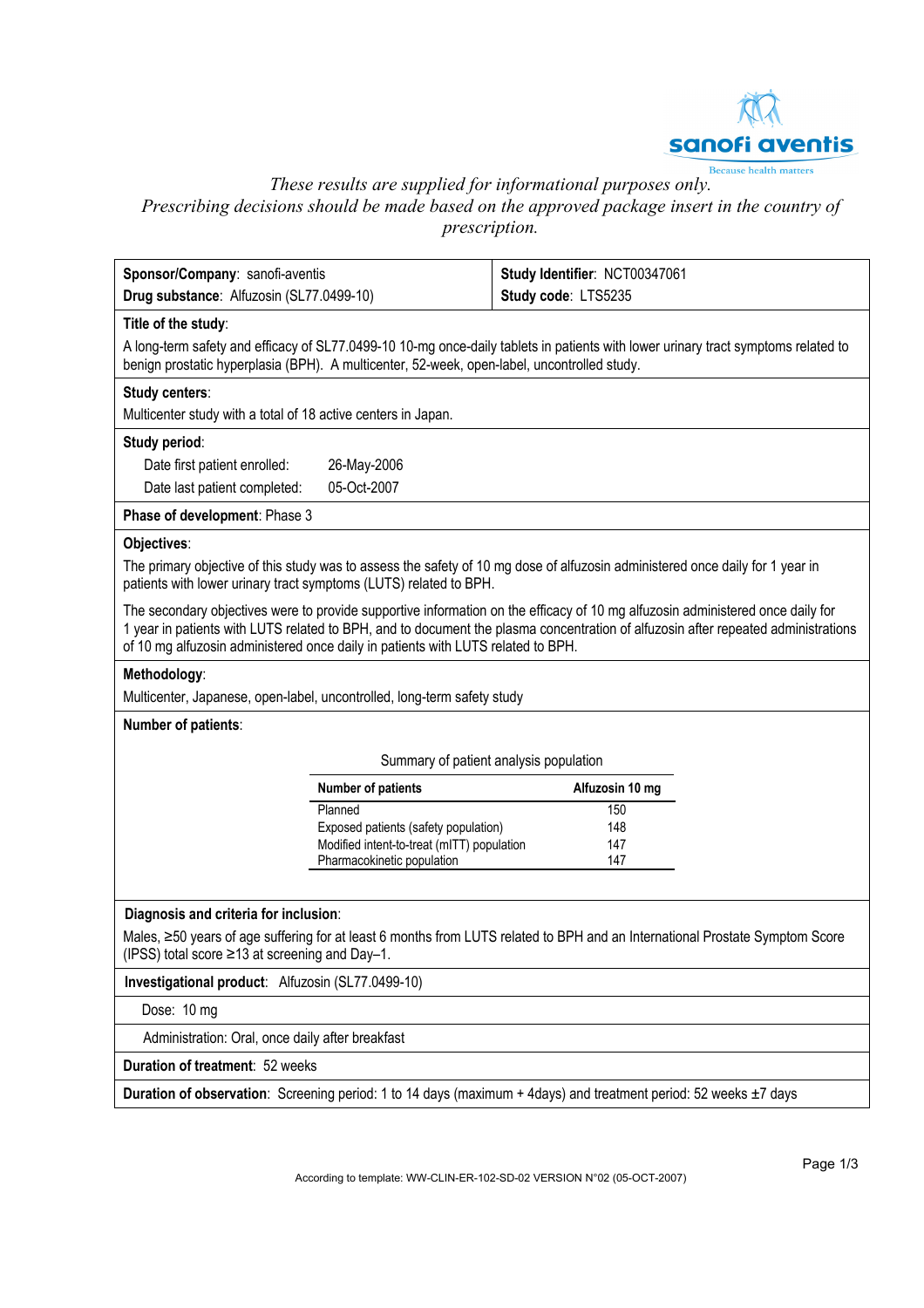#### **Criteria for evaluation**:

#### Efficacy:

The main efficacy assessment was the change from baseline (Day–1) in IPSS total score to each visit and the last available postbaseline visit (last observation carried forward [LOCF] procedure). The change in the Quality-Of-Life index (bother score) was also assessed from baseline to each visit and LOCF.

# Safety:

Safety was assessed by spontaneously reported adverse events (AEs) and treatment-emergent AEs (TEAEs), vital signs assessments (blood pressure and heart rate), and clinical laboratory tests. The rate of adverse drug reactions (ADRs) with a causal relationship to the investigational product was also assessed.

Pharmacokinetic sampling times and the bioanalytical method:

Blood samples for the quantification of alfuzosin concentrations in plasma were collected on Week 12 (Visit 6), Week 28 (Visit 8) and Week 52 (Visit 11) following repeated oral administration of 10 mg alfuzosin once a day. Alfuzosin plasma concentrations were assayed using a validated liquid chromatography tandem mass spectrometry method with a limit of quantification (LOQ) of 0.500 ng/mL (DOH0252).

# **Statistical methods**:

#### Efficacy:

The primary population for the efficacy analysis was the modified ITT (mITT) population. Summary statistics of the IPSS total score as well as the IPSS subscores (irritative and obstructive) are presented by visit and the last available postbaseline value (ie LOCF procedure). The frequency and percentage of patients within the categories were summarized.

Quality-of-life bother scores are presented by visit and LOCF. Observed values and changes from baseline are presented.

# Safety:

The safety population consisted of all patients who were exposed to at least 1 dose of investigational product. Treatmentemergent adverse events were defined as AEs that occurred during study treatment exposure or within 5 half lives (2 days) following the last investigational product intake. Additionally, events present before the first dose, but worsening under treatment were considered TEAEs. Treatment-emergent adverse events were analyzed by system organ class and preferred term.

Summary statistics of raw values at baseline and of changes from baseline, at each visit and at the endpoint, were provided for clinical laboratory evaluations and vital signs. Counts of postbaseline potentially clinically significant abnormalities were also provided.

# Pharmacokinetics:

Blood samples for the determination of alfuzosin in plasma were collected 1 to 3, 3 to 6, 6 to 9, and 9 to 12 hours postdosing. Individual values were summarized by descriptive statistics separately by visit. Plots of mean alfuzosin plasma concentrations are presented by visit and by sampling time.

# Pharmacokinetic/pharmacodynamic relationship:

Pharmacokinetic/pharmacodynamic relationships between alfuzosin plasma concentrations and IPSS total score improvement and blood pressure change from baseline, supine systolic and diastolic blood pressure, standing systolic and diastolic blood pressure, were explored in descriptive and graphical ways. Relationships with age, creatinine clearance, and weight (<65, ≥65) were also investigated. The plots of alfuzosin plasma concentrations versus each parameter are presented by visit.

# **Summary**:

# Efficacy results:

The evaluation of efficacy was considered supportive information in this study. During treatment with 10 mg alfuzosin, IPSS total scores and quality-of-life bother scores were promptly decreased up to Week 4. From Week 4 on, both parameters continued to improve (more gradually) up to Week 52 of treatment. In this study, the efficacy of alfuzosin was maintained during long-term treatment.